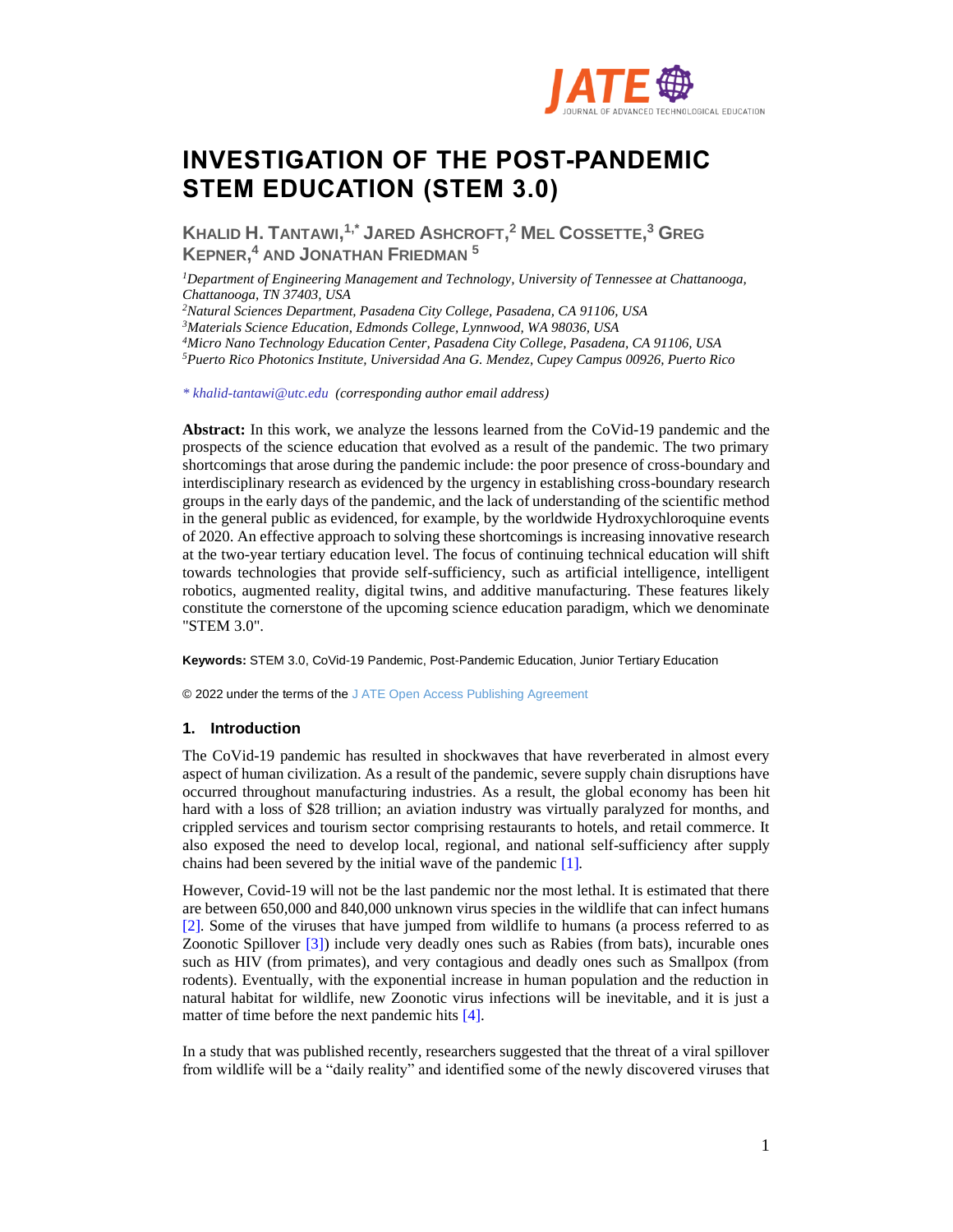

are very likely to spill over to humans [5]. For example, the Lassa virus, which is naturally found in rats and has a higher risk factor than the SARS-CoV-2 virus (which causes CoVid-19), despite the potential, has not yet emerged at an epidemic level. Other viruses with a high spillover potential include the Bat strain 229E, CoV-35, and others, as shown in Table 1.

### **Table 1. Recently discovered viruses in wildlife and their risk factor to spill over to humans. Viruses discovered between 2009 and 2019 [5] [6].**

| <b>Risk Score</b> | Virus                                | Symptoms if contracted by humans                                                                                                          | <b>Natural Host</b> |
|-------------------|--------------------------------------|-------------------------------------------------------------------------------------------------------------------------------------------|---------------------|
| 91                | Lassa Virus*                         | Affects Organs: Kidneys, liver                                                                                                            | Rats                |
| 87                | $SARS-CoV-2*$                        | Causes CoVid-19                                                                                                                           | <b>Bats</b>         |
| 84.8              | Simian<br>immunodeficiency<br>virus* | Causes AIDS-like symptoms                                                                                                                 | Primates            |
| 81                | Bat strain 229E                      | Common cold symptoms                                                                                                                      | <b>Bats</b>         |
| 80                | Rousettus Bat HKU9                   | Symptoms are thought to be similar to the Middle<br>East Respiratory Syndrome (MERS): severe<br>respiratory illness, shortness of breath. | <b>Bats</b>         |
| 80                | Beta Coronavirus RP3                 | Thought to be Similar to CoVid-19                                                                                                         | <b>Bats</b>         |
| 79                | Murine virus                         | Causes cancer in mice, unknown effect in humans                                                                                           | Mice                |
| 72.5              | Bombali virus                        | Similar to Ebola With a fatality rate $\sim$ 40% in bats.<br>Unknown effect in humans                                                     | <b>Bats</b>         |

Astrick (\*) indicates that spillover of the virus had already been documented.

From the above discussion, it is evident that more preparedness is needed on the academic level to counter future health crises and/or pandemics. In this work, we evaluate the impact of the CoVid-19 pandemic on Science, Technology, Engineering, and Mathematics (STEM) education, and we discuss the lessons learned and present a post-pandemic paradigm for STEM education that has emerged as a result.

# **2. Shortcomings in the Science and Technology Education Exposed by the Pandemic**

The CoVid-19 pandemic exposed two primary shortcomings in science and technology education: poor interdisciplinary and cross-boundaries research; and the lack of understanding of the evidence-based scientific method for public policy and societal decision making.

**Poor interdisciplinary and cross-boundaries research:** Before the pandemic, many warning signs arose, anticipating a gap in interdisciplinary research on the undergraduate level. In 2018 a study led by Dalhousie University found that undergraduate level interdisciplinary scientific research is very poor (standing at only 28%) [7]. During the pandemic, the need for collaborative border-crossing research intensified to the point of forming consortia such as the COVID R&D group [8]. After all, according to the famous mathematician and astronomer Laplace, "to discover is to bring together two ideas that were previously unlinked" [9]. Some of the challenges that were uncovered by the pandemic and effectively slowed down international collaborations were the lack of cross-boundary funding agency agreements and the lengthy procedures needed for visa and scientific work permits across boundaries [10].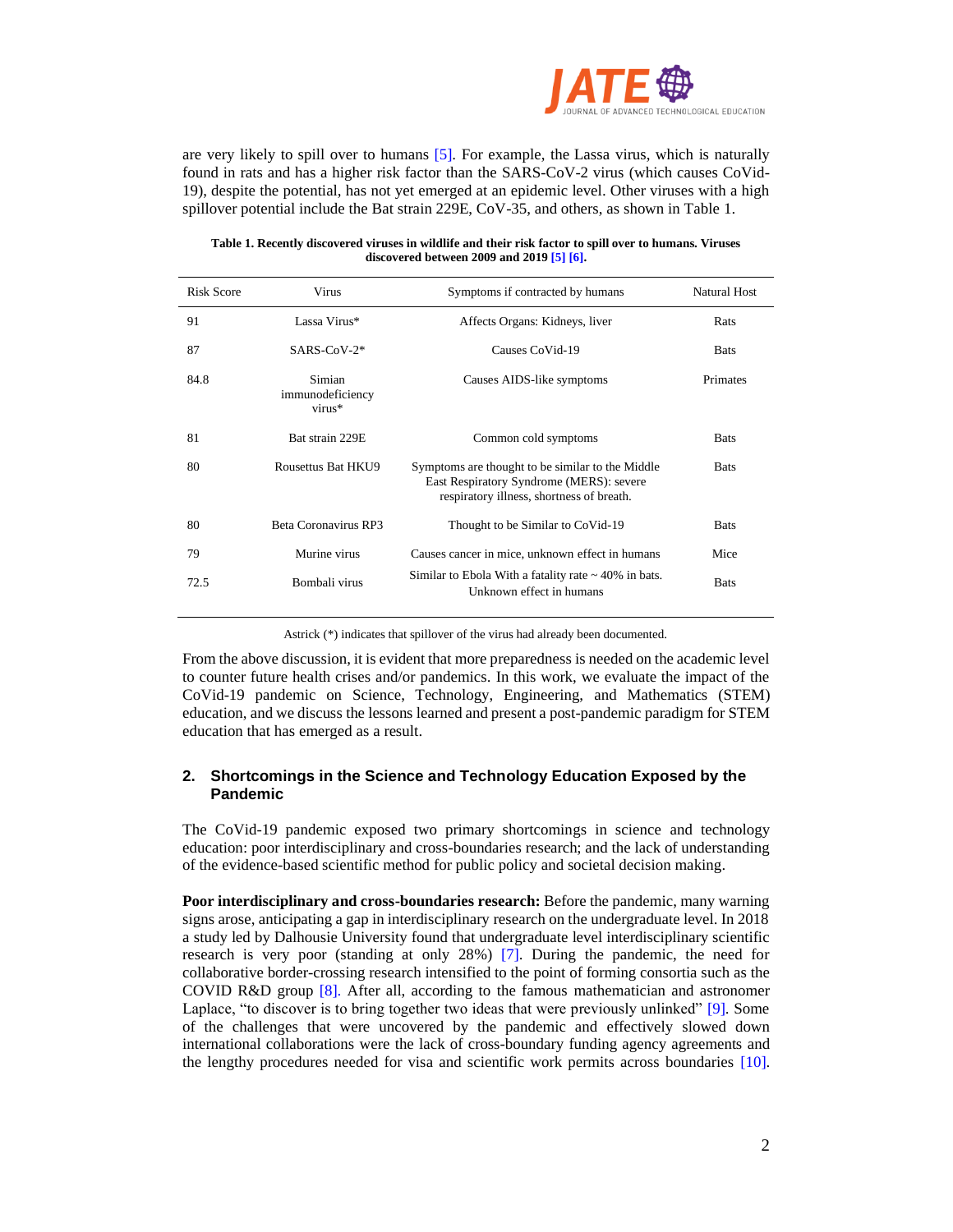

Consequently, scientists found themselves unable to fund research beyond the political boundaries or get foreign talents timely. The CEO of the American Society for Microbiology stated in a joint publication with its president that in the post-CoViD19 world, there is a need for a new scientific system that gets rid of scientific isolationism [10].

**Lack of understanding of the evidence-based scientific method in public policy and societal decision making** [10]**:** the initial response to the spread of CoVid-19 was characterized by a desperate need in the world, and people were "jumping to conclusion without any rigorous scientific evidence" [11]. For example, results from an initial study conducted in March 2020 on Hydroxychloroquine in test tubes led to what came to be known as the "hydroxychloroquine roller coaster" [12]**.** Nevertheless, by mid-April, almost every country in the world approved the drug for the treatment of Covid-19 despite that no study had been conducted on animals or humans.

Although the scientific method is taught in grades K-12 and at post-secondary levels, the dramatic events that unfolded around hydroxychloroquine during the pandemic could highlight the need for a different approach. Particularly, students do not usually engage in an actual implementation of the scientific method until entering a graduate degree program, when they participate in innovative research.

Moreover, recent studies show that in 2019, about 50% of adults in the U.S. aged 25-32 attained at least a 2-year degree, while the rate drops to about 40% for adults that attained at least a bachelor's degree [13]. Therefore, the vast majority of the adult population in the U.S. likely has not engaged in an actual implementation of the scientific method. At a minimum, an effective approach to enhance understanding of the scientific method should target that 50% of the adult population that does pursue higher education starting at the 2-year degree level. This should be initiated by including research at two-year post-secondary institutions such as community and technical colleges.

## **Broader Societal Shortcomings Exposed by the Pandemic: The Supply Chain**

On the technological level, the pandemic exposed the urgent need for more preparedness in developing self-sufficiency in the supply chain [1]. The supply chain disruptions seen during the pandemic have abruptly accelerated the use of next-generation intelligent robotics [14] [15] and additive manufacturing  $[16]$  (fig. 1.) as well as a shift from the two-decade-long trend of having complex benchtop Point-of-Need instruments towards simplicity and portability. This shift is expected to last into the next decade, as shown in Fig. 2 below [17].



**Fig. 1.** Next-generation intelligent robots are highly portable, can work collaboratively with human operators and have the ability to self-learn.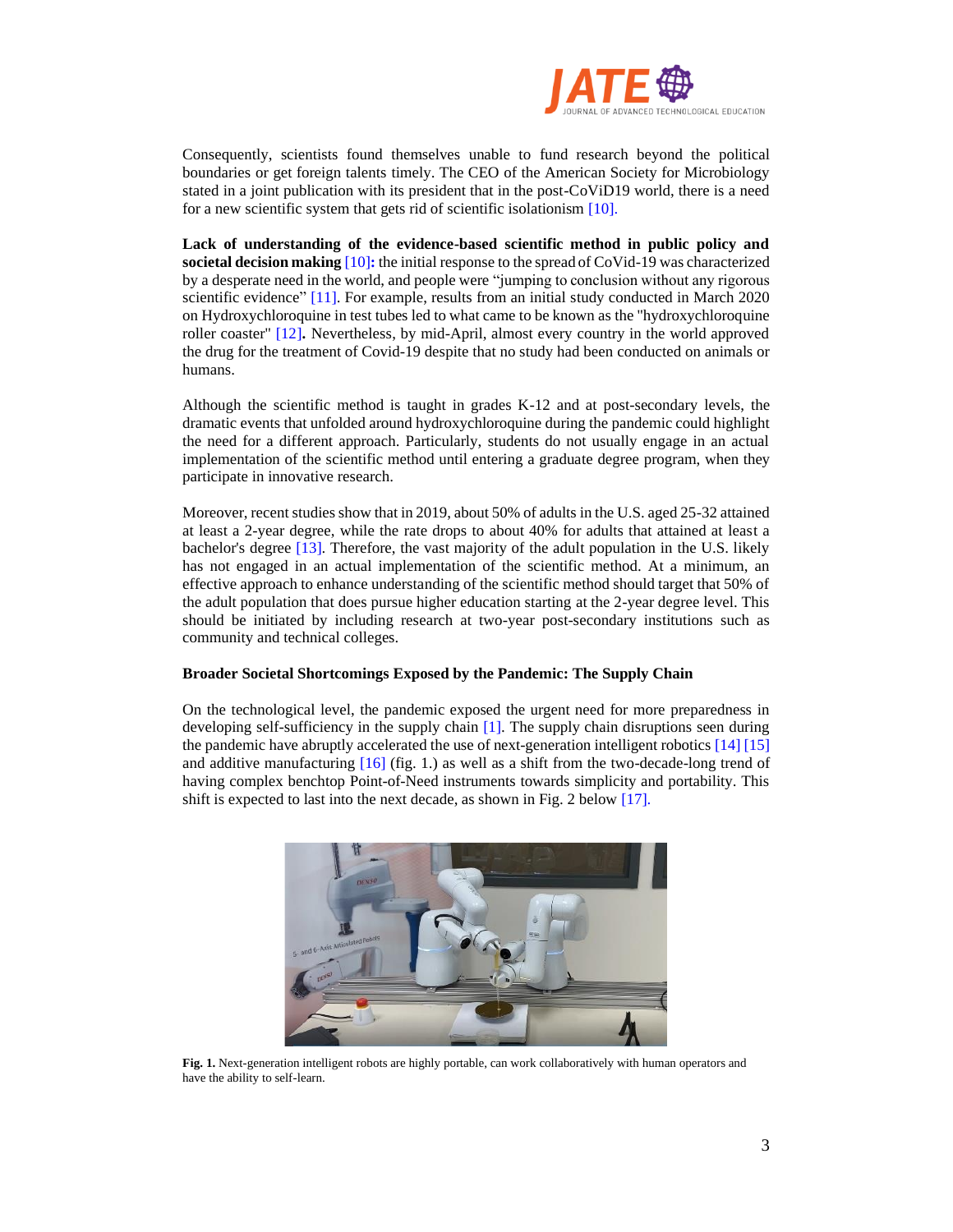



**Fig. 2.** Point-of-Need Instruments are shifting gears towards portability and simplicity as a result of the pandemic [17].

Despite the sharp fall in the global economic activity brought about by the pandemic and resulting supply chain jams, some industries experienced surges in demand, including the BioMEMS (Micro-Electro-Mechanical Systems for Biomedical applications) [18] [19] and the Telecommunications MEMS industries [20].

# **3. The STEM 3.0 Paradigm**

With the start of the 21st century, a new approach in science evolved that is characterized by collaboration and openness and has been referred to by Schneiderman [21], Waldrop [22], and others as "Science 2.0".

However, just like the older classical science, labeled "Science 1.0", the second paradigm targeted mainly the scientific research community. Therefore, it had little or no impact on scientific education, particularly in junior tertiary education (community and technical colleges).

From the above discussion, a new generation of science, technology, engineering, and math (STEM) education paradigm, STEM 3.0 is evolving in the wake of the pandemic. The main characteristics of this paradigm include cross-boundary collaboration and increasing knowledge of the scientific method in the general adult population. This is accomplished through practical innovative research that targets secondary and junior tertiary education. Furthermore, its implementation is greatly enhanced by reliance on smart technologies. The main features of each of the three paradigms (Science 1.0, Science 2.0, and STEM 3.0) are outlined in Table 2.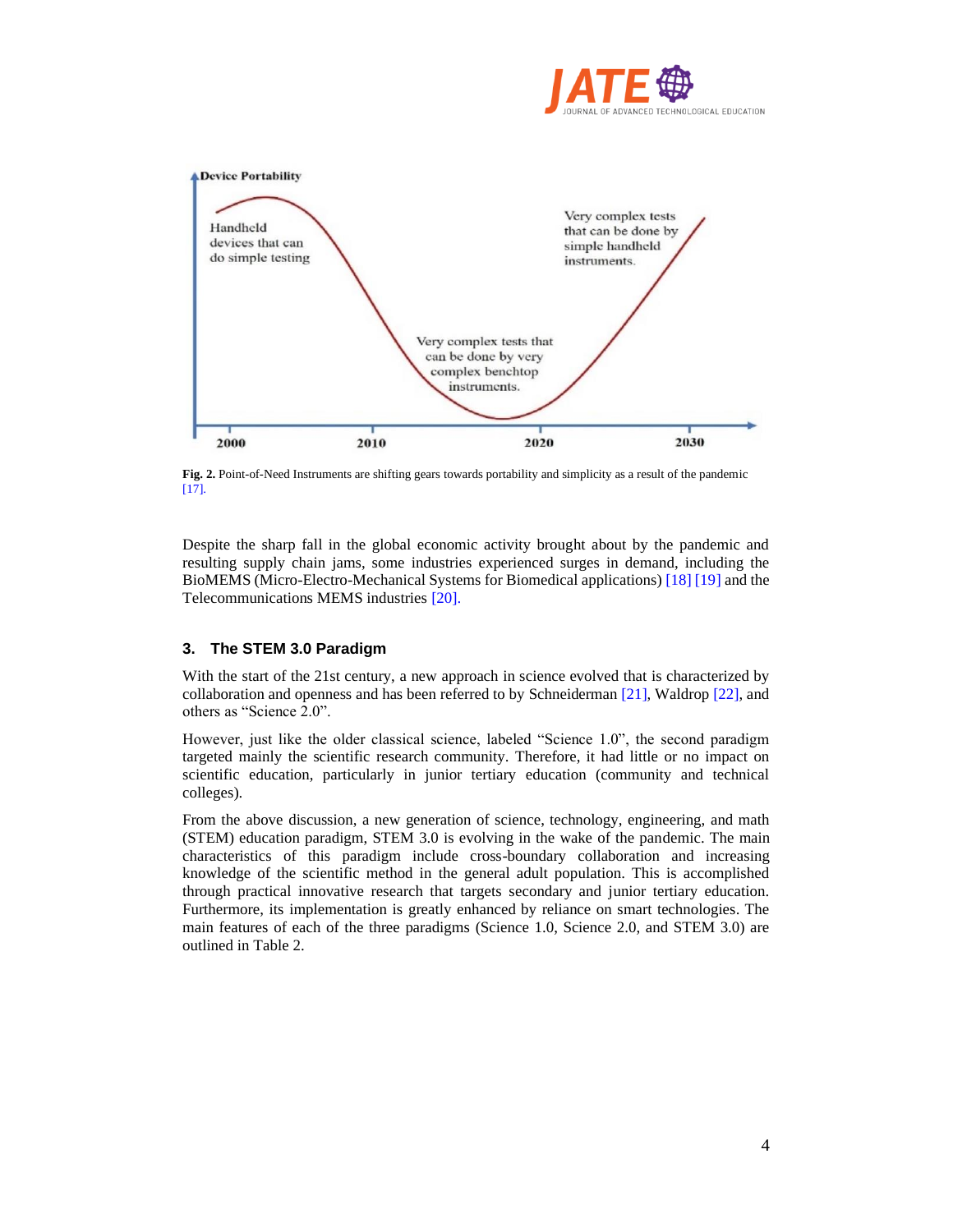

| Table 2. The characteristics of the post-pandemic STEM 3.0 paradigm compared to the classical Science 1.0 |
|-----------------------------------------------------------------------------------------------------------|
| and the 21 <sup>st</sup> -century pre-pandemic Science 2.0 paradigms.                                     |

| <b>Characteristics</b>                                   | Science 1.0                                                    | Science 2.0                                                         | <b>STEM 3.0</b>                                                                                               |
|----------------------------------------------------------|----------------------------------------------------------------|---------------------------------------------------------------------|---------------------------------------------------------------------------------------------------------------|
| Involvement of<br>secondary and<br>tertiary<br>education | Classical Classroom<br>learning. No involvement<br>in research | Classical Classroom<br>learning, limited<br>involvement in research | Engagement in innovative.<br>research as a cornerstone in<br>education                                        |
| <b>Main features</b>                                     | • Rise of copyrights<br>• Data safeguarding                    | Networkization<br>٠<br>Data sharing<br>٠                            | Intelligentization<br>٠<br>Involvement of the<br>٠<br>community (Citizen<br>Science)<br>Self-sufficiency<br>٠ |
| <b>Scientific</b><br>research                            | Multi-disciplinary                                             | Inter-disciplinary                                                  | Cross-boundary                                                                                                |

## **Project-Based Learning as a Model to Integrate Research into Junior Tertiary STEM Education:**

Capstone and end-of-study projects are known to constitute one of the High-impact educational practices [23], the importance of capstone projects in undergraduate education was acknowledged in the Boyer Commission report of 1999. The 2009 National Survey of Student Engagement reports that 75% of a randomly selected sample size of 360,000 students from universities and four-year colleges indicated a substantial impact of capstone projects in developing their intellectual curiosity and critical thinking [24].

However, the studies mentioned above primarily targeted four-year colleges. Furthermore, none of them considered the impact of the innovation aspect in the capstone projects on both the students and society.

In the STEM 3.0 paradigm, the two primary characteristics of the project-based learning model are that it is carried out in the junior tertiary level (two-year colleges) and the requirement of an innovative approach in the project.

## **Technologies that Emerged During the Pandemic and their Role in the Next Educational Paradigm:**

In the technical maintenance sector, the need for virtual technologies, augmented reality, and remote accessibility intensified, particularly in the first few months of the pandemic, when person-to-person interactions were curtailed, air transportation was virtually shut down, and cross-border travel was heavily restricted.

Manufacturing sites that created virtual models of their plant floors before the pandemic suffered far less from these disruptions, as technicians could conduct many troubleshooting tasks remotely utilizing augmented reality technologies.

Virtual classrooms, scientific conferences and workshops, and even engineering labs that are controlled remotely have emerged as a result of the pandemic [25]. In fact, STEM 3.0 appears at some level to be emerging organically due to the innovations that have allowed research, development, and manufacturing to continue.

Therefore, to be prepared for the next pandemic, educational systems will need to incorporate and stay current with up-to-date technologies that can provide the needed flexibility and ability in three primary routes: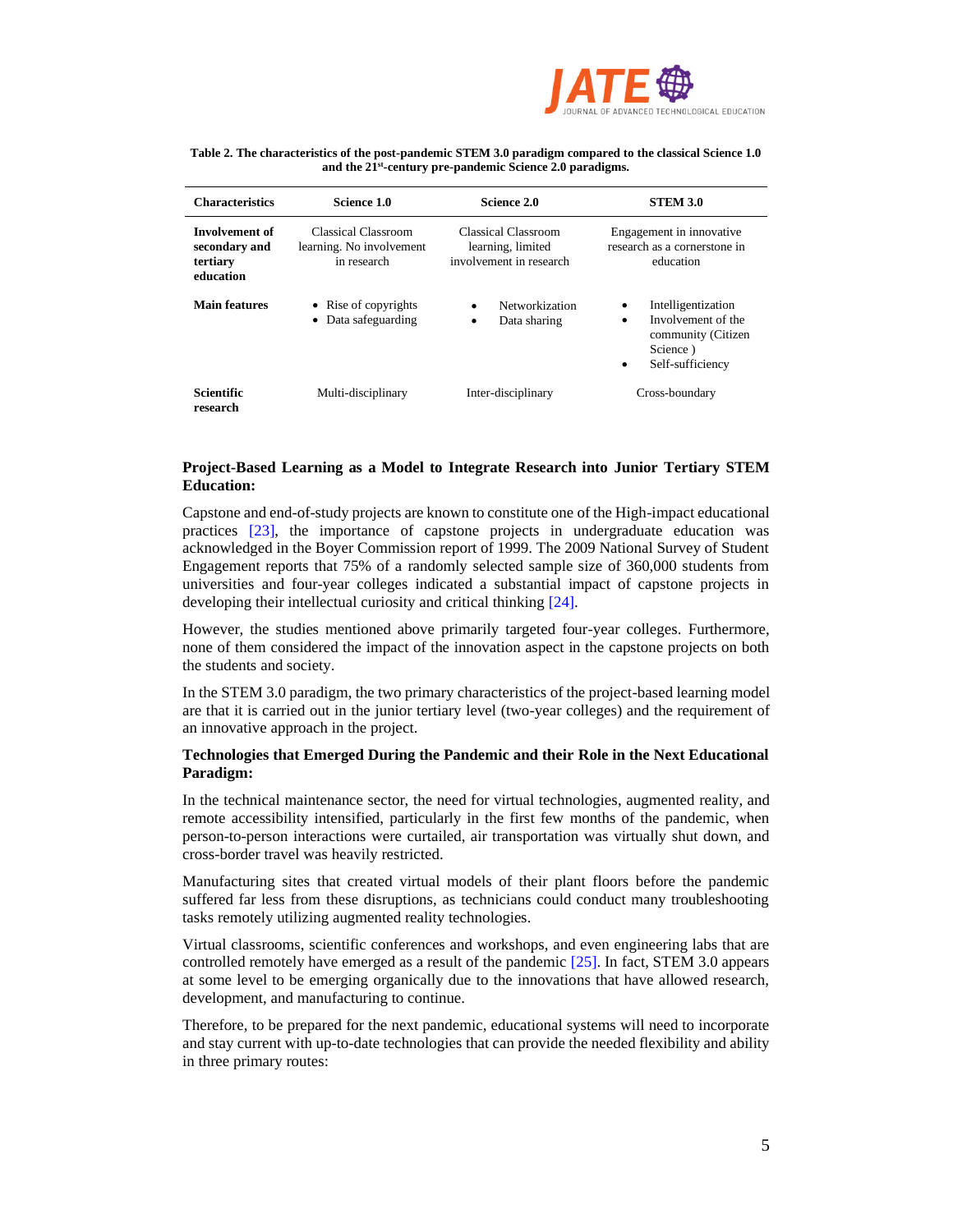

- 1. Virtual conferencing and lecture tools.
- 2. Contactless laboratories: This is achieved with digital twinning of lab equipment and institutional facilities, Internet of Things (IoT), utilizing augmented and virtual reality, and intelligent robotics for equipment handling and conducting experiments remotely.
- 3. Self-sufficiency and portability: this is achieved by enhancing the use and education of technologies that enable self-sufficiency and portability, such as additive manufacturing with 3D [26] and 4D printing [27] (3D printing with smart materials that adjust their final shape with time), laser material processing, and following the trend of favoring portable over benchtop instruments, as well as robotized equipment handling with intelligent robots and drones to counter any possible supply-chain disruptions in the future.

This incorporation of smart technologies is coupled with a project-based learning approach; where students are required to apply the scientific method, critically assessing their approach, and arrive at effective solutions.

The increased demand for highly automated and intelligent systems further emphasizes the need for training programs on intelligent technologies and systems in the STEM 3.0 era. The term "Intelligentization" was first introduced by the Chinese State Council in its National Artificial Intelligence Strategy [28] translated as " Next Generation Artificial Intelligence Development Plan" to refer to the next generation of intelligent systems that include decision making, as opposed to the current generation "advanced autonomous" systems, which lack the ability to make decisions. This concept is integral to A.I. The importance of A.I. technology and the gradual presence of the technology in almost every industry and every application will result in a shortage of the skilled A.I. workforce on two levels: the applied technology-handling level and on the research level, and it has been rapidly widening, and is starting to have a tangible effect [29]. Furthermore, the demand for A.I. increased during the pandemic with the increased dependence on technologies that rely on artificial intelligence.

# **4. Discussion and Conclusion**

Scientific studies show that future pandemics are inevitable, and more preparedness is needed academically. Recent studies indicate that more than 50% of the adult population in the U.S. holds at least a two-year tertiary education degree, which means that preparedness will be most effective starting at that level. Here we propose a science education paradigm that we refer to as STEM 3.0 that addresses the two major scientific concerns that arose during the CoVid-19 pandemic: Lack of Interdisciplinary cross-boundary research, in this case at the 2-year undergraduate level, and the poor understanding of the scientific method among the adult population. In this paradigm, the approach for teaching the scientific method will shift to increased incorporation of innovative interdisciplinary and cross-boundary research in community and technical colleges.

Finally, to be more prepared for the next pandemic or other societal disruption, academic institutions will need to continuously consider contactless laboratories and self-sufficiency. This is achieved by creating digital twins of laboratories, incorporating remote machineassisted labs with intelligent robotics and augmented reality. Knowledge of using additive manufacturing tools and integrated A.I. will be integral in all educational fields to ensure selfsufficiency.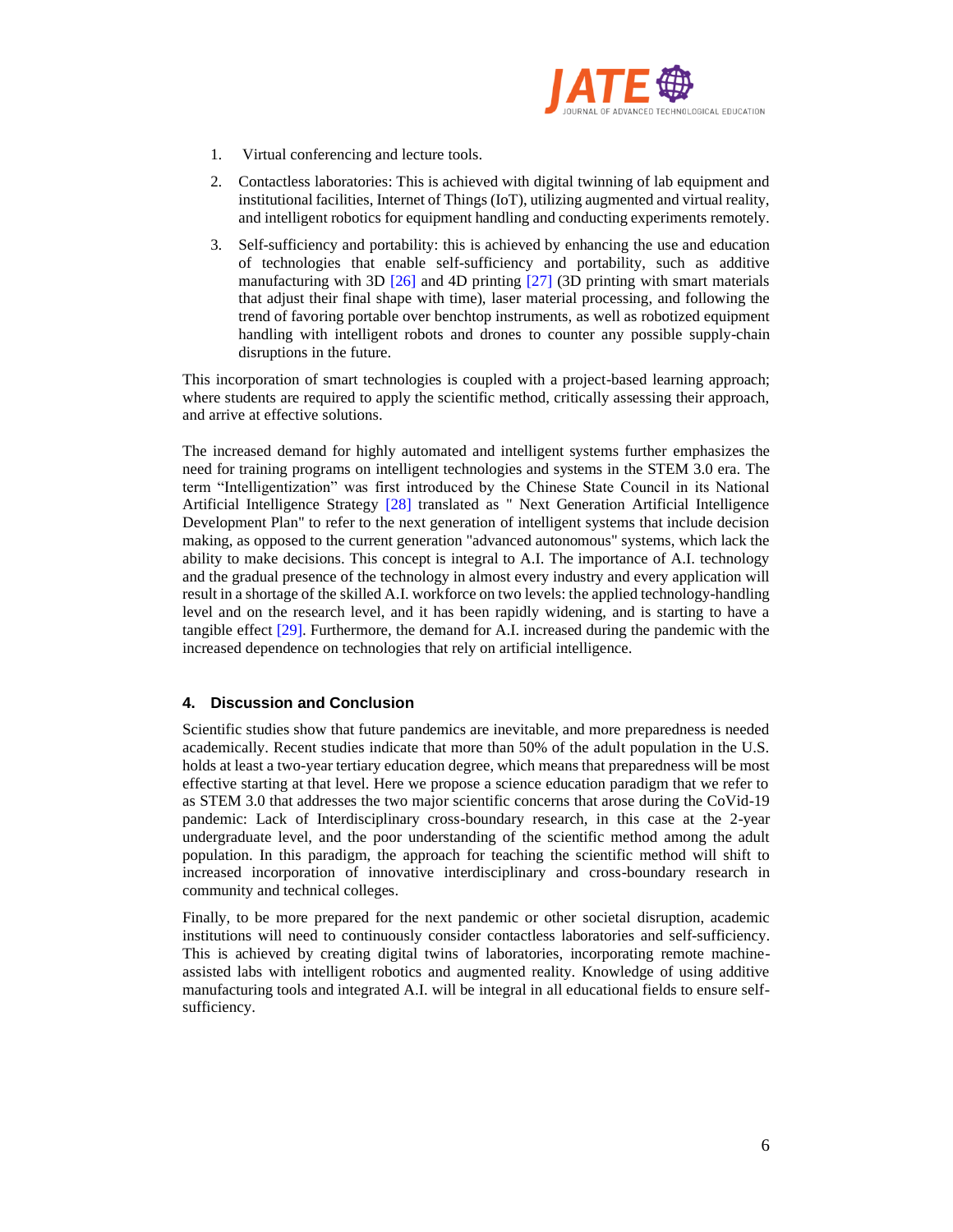

#### **Acknowledgments**

Author K. Tantawi acknowledges NSF Awards DUE #1801120 and DUE # 2000685. Authors M. Cossette, G. Kepner, and J. Ashcroft acknowledge NSF Award DUE #2000281.

#### **Disclosures**

The authors declare no conflicts of interest.

#### **References**

- [1] N. Ayati, P. Saiyarsarai and S. Nikfar, "Short and long term impacts of COVID-19 on the pharmaceutical sector," *DARU Journal of Pharmaceutical Sciences,* 2020.
- [2] M. C. Lu, "Future pandemics can be prevented, but that'll rely on unprecedented global cooperation," *The Washington Post,* 2020.
- [3] K. J. Olival, P. R. Hosseini, C. Zambrana-Torrelio, N. Ross, T. L. Bogich and P. Daszak, "Host and viral traits predict zoonotic spillover from mammals," *Nature,* vol. 546, pp. 646-650, 2017.
- [4] K. Tantawi, "Literature Review: Rethinking BioMEMS in the aftermath of CoVid-19," *Biomedical Journal of Scientific & Technical Research,* vol. 31, no. 1, pp. 23944-23946, 2020.
- [5] Z. Grange, T. Goldstein, C. Johnson, S. Anthony, K. Gilardi, P. Daszak, K. Olival, T. O'Rourke, S. Murray and S. Olson, "Ranking the risk of animal-to-human spillover for newly discovered viruses," *PNAS,* vol. 118, no. 15, 2021.
- [6] S. Payne, "Family Arenaviridae," in *Viruses From Understanding to Investigation*, Academic Press, 2017, pp. 215-218.
- [7] M. A. Ülkü, A. M. Karkowski and T. D. Lahm, "Perspectives on interdisciplinary undergraduate research," *Educational Studies,* vol. 44, pp. 247-263, 2018.
- [8] D. Kwon, "How the Pharma Industry Pulled Off the Pivot to COVID-19," *The Scientist,* July 2020.
- [9] S. V. Gill, M. Vessali, J. A. Pratt, S. Watts, J. S. Pratt, P. Raghavan and J. M. DeSilva, "The Importance of Interdisciplinary Research Training and Community Dissemination," *Clinical and Translational Sciences,* vol. 8, pp. 611-614, 2015.
- [10] S. Bertuzzi and V. J. DiRita, "After COVID-19 We Will Need a New Research System. We Need To Start Planning Now," *MBio,* vol. 11, no. 6, pp. e03251-20, 2020.
- [11] B. Giesbrecht, "Hydroxychloroquine is Widely Used Around the Globe," Frontier Centre for Public Policy, 2020.
- [12] University of Washington, "The end of hydroxychloroquine as a treatment for COVID-19," March 2021. [Online]. Available: https://newsroom.uw.edu/postscript/end-hydroxychloroquine-treatmentcovid-19. [Accessed 31 December 2021].
- [13] M. T. Nietzel, "In Just Two Decades, U.S. Drops From Second To Sixteenth In Percentage of Young Adults With A College Degree," Forbes, 2021.
- [14] K. Tantawi, A. Sokolov and O. Tantawi, "Advances in Industrial Robotics: From Industry 3.0 Automation to Industry 4.0 Collaboration," in *4th Technology Innovation Management and Engineering Science International Conference (TIMES-iCON)*, Bangkok, Thailand, 2019.
- [15] K. Tantawi, I. Fidan and A. Tantawy, "Status of Smart Manufacturing in the United States," in *2019 IEEE SoutheastCon*, Huntsville, AL, 2019.
- [16] S. Terry, I. Fidan, Y. Zhang and K. Tantawi, "Smart Manufacturing for Energy Conservation and Savings," in *NSF-ATE Conference*, Washington, DC, 2019.
- [17] A.-F. Pelé and M. D. P. Emilio, "Microfluidic Technologies Diagnose World's Return to Normal," *E.E. Times Europe,* 22 June 2020.